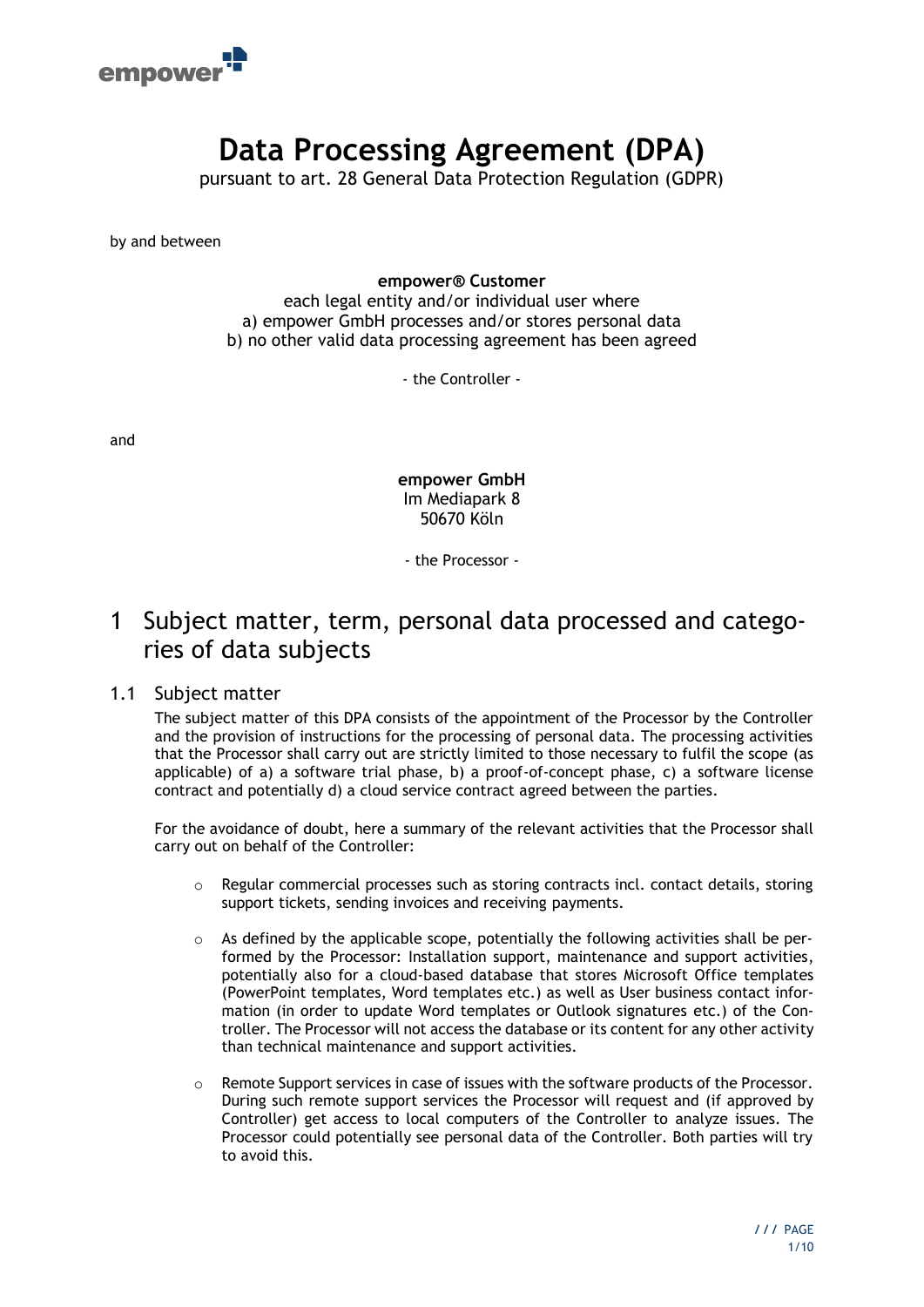

#### 1.2 Term

The term of this DPA corresponds to the term of the applicable contract.

#### 1.3 Categories of personal data

The categories of personal data processed are:

- $\circ$  personally identifiable information (e.g. name, surname, email, business contact information)
- o billing, invoicing and payment data
- o other data that the Controller stores within cloud template library

#### 1.4 Categories of Data Subjects

The personal data collected and processed related to:

- o employees, associates, staff members
- $\circ$  potentially: customers, suppliers

### 2 Data Transfer Abroad

- (1) The Processor undertakes not to transfer or store any personal data abroad (*i.e*. outside the territory of the Controller + the countries defined in the relevant contracts) without the prior written authorization of the Data Controller.
- (2) Any data transfer or storage abroad, and processing activities thereof, will be carried out (on request by Controller) in strict compliance with the Controller's documented and specific instructions.

### 3 Technical and Organizational Measures

- (1) The Processor undertakes to adopt all the necessary technical and organizational security measures described in Appendix A.
- (2) Such measures are subject to the Controller's scrutiny and to its approval. Upon the Controller's approval, such security measures, documented as above, will become an integral and substantial part of this agreement and are hereby incorporated. Insofar as an inspection/audit by the Controller shows the necessity for amendments, such amendments shall be implemented by mutual agreement.
- (3) The Processor warrants that it has taken all the security measures in accordance with Article 28 Paragraph 3 Point c, and Article 32 GDPR in particular in conjunction with Article 5 Paragraph 1, and Paragraph 2 GDPR. Such measures shall guarantee data security and a protection level adequate to the level of risk concerning confidentiality, integrity, availability, and resilience of the systems. According to Article 32, par. 1 GDPR the following must be taken into account when assessing the appropriateness of the security measures adopted: whether or not the measures can be reasonable considered to be state-of-the-art, the implementation costs, the nature, scope and purposes of processing as well as the likelihood of data breaches and the severity of risks to the rights and freedoms of natural persons.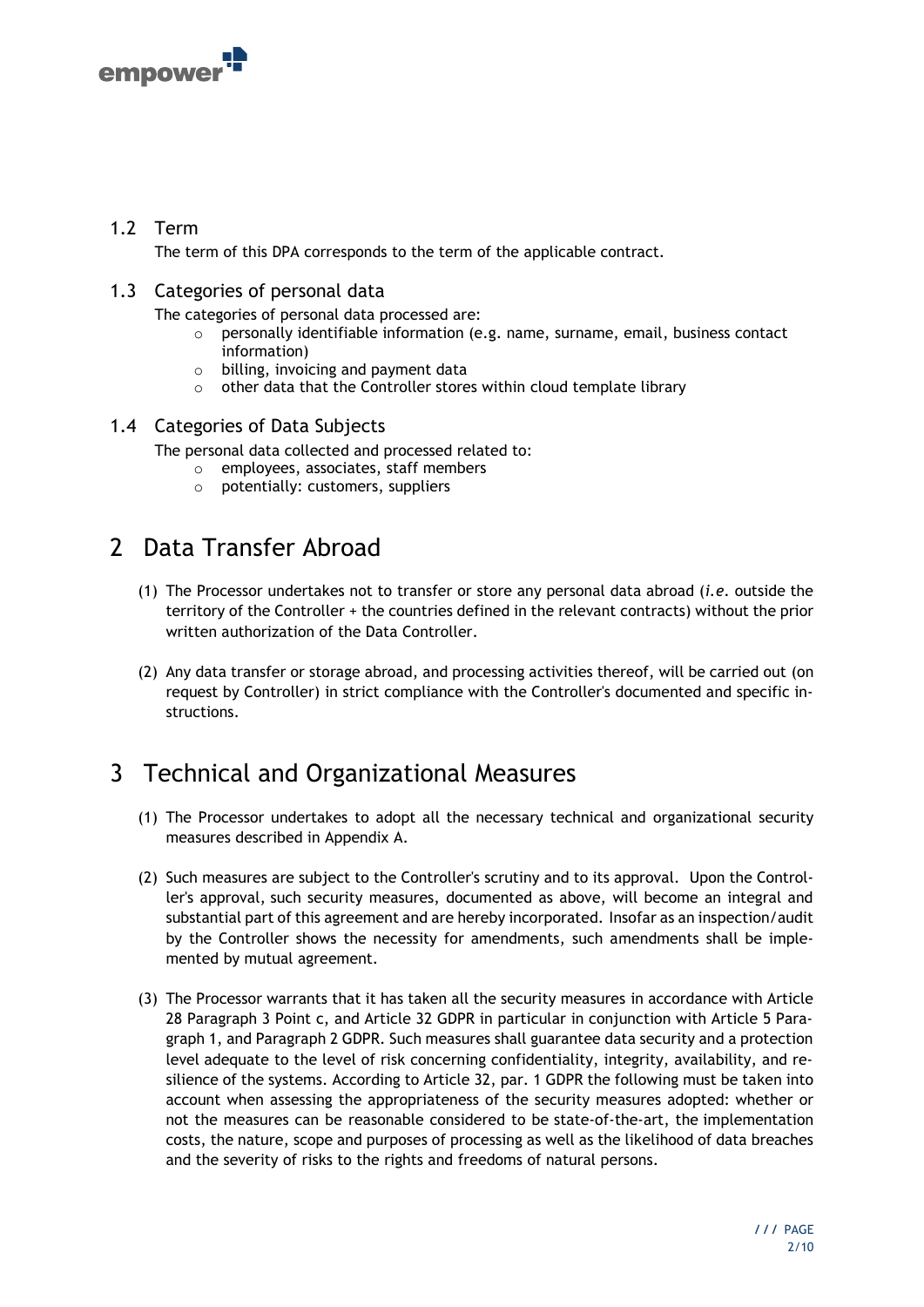

(4) The technical and organizational measures are subject to technical and technological progress and development. Hence, the Processor may adopt alternative adequate measures which are up to date with the changed technological environment. When doing so, the processing security level may not be reduced. Substantial changes must be documented.

## 4 Data subjects rights

- (1) The Processor undertakes to provide full cooperation and assistance, as it may be reasonably possible, in order to assist the Controller in responding to data subjects' requests for the exercising of their rights.
- (2) In particular, the Processor undertakes to (i) immediately communicate to the Controller any request received by data subjects concerning the exercising of their rights and, if feasible and appropriate, to (ii) enable the Controller to design and deploy all the technical and organizational measures necessary to answer the data subjects' requests.
- (3) Notwithstanding the fact that the Controller bears the responsibility to respond to the data subjects' requests, the Processor can accept to be tasked with the fulfilment of some specific requests, provided that such tasks do not require disproportionate efforts from the Processor and that the Controllers provides detailed instructions in writing.

### 5 Further duties of the Processor

In addition to complying with the provisions of this DPA, the Processor commits to meet all applicable statutory requirements set forth at Articles 28 to 33 GDPR. To this end, the Processor warrants compliance with the following sections 5.1 to 5.4

#### 5.1 Appointment of a Data Protection Officer (DPO)

The contact details of the current DPO:

empower GmbH Data Protection Officer Im Mediapark 8 50670 Cologne Germany data-privacy@empowersuite.com

The Processor shall inform the Controller about any changes of Data Protection Officer.

#### 5.2 Confidentiality

Processing activities under this DPA shall only be performed by individuals (such as employees, agents, or staff members) that have been instructed by the Processor on the appropriate way to process data and have been contractually subjected to confidentiality pursuant to art. 28 par. 3 (b) and art. 32 GDPR. The Processor, and any person acting under its authority who has access to the personal data, shall not process that data unless acting upon instructions given by the Controller — including the powers granted under this DPA - unless they are required to do so by statutory law.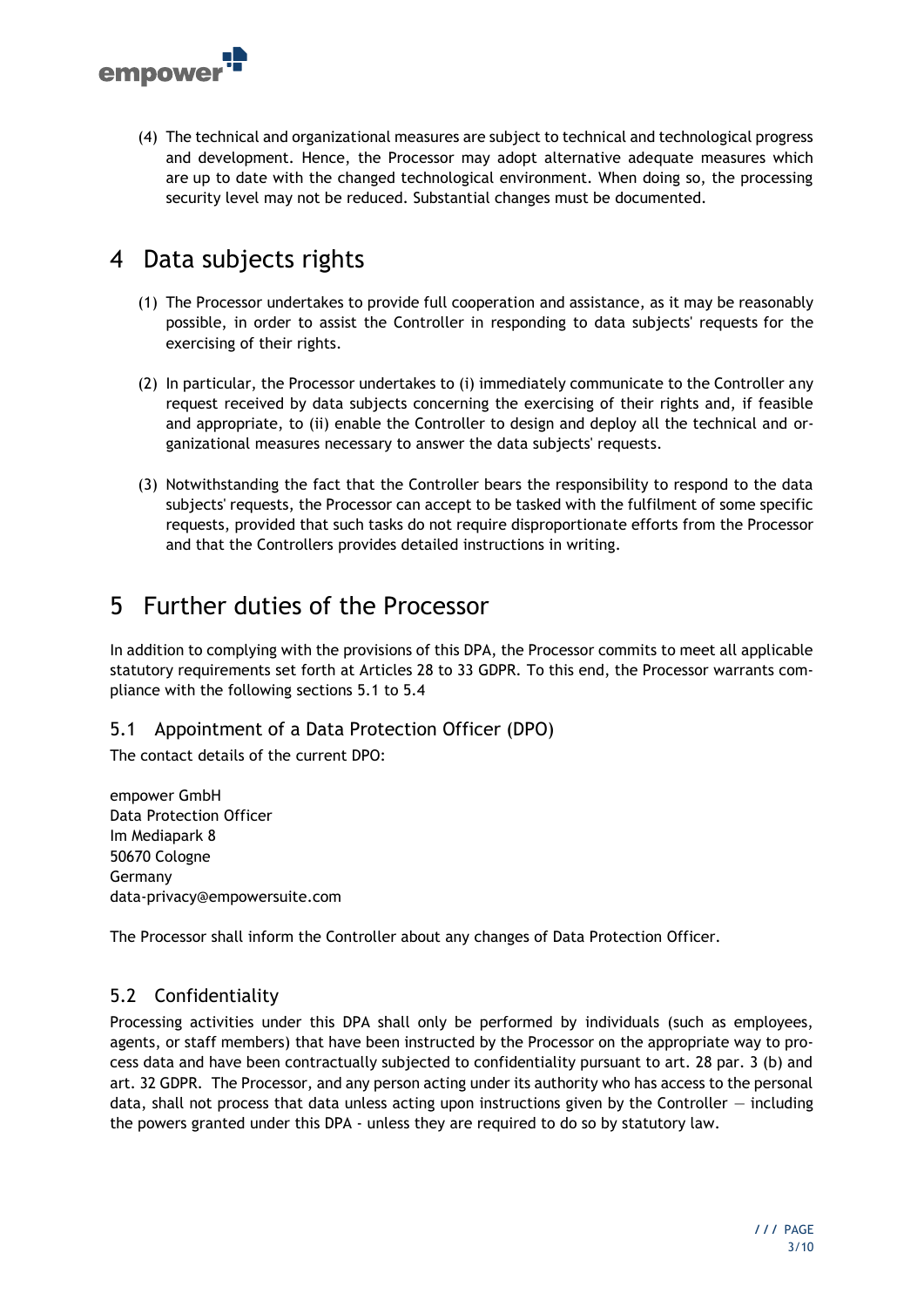

#### 5.3 Technical and Organizational Measures

Implementation of, and compliance with, all appropriate technical and organizational measures in the framework of this DPA, in particular as set forth at art. 32 GDPR. The Processor shall periodically monitor the internal processes and the technical and organizational measures to ensure that processing activities pertaining to it are carried out in accordance with the requirements of applicable data protection law and the protection of data subjects' rights. The Processor shall grant verifiability of the technical and organizational measures to the Controller as part of the Controller's supervisory powers referred to in sec. 7 of this contract.

#### 5.4 Cooperation with Supervisory Authorities

The Controller and the Processor shall cooperate, on request, with the supervisory authority. The Controller shall be informed immediately of any inspections and measures executed by the supervisory authority, insofar as they relate to the activities under this DPA. This also applies insofar as the Processor is under investigation or is party to an investigation by a competent authority in connection with infringements to any provision regarding the processing of personal data in connection with the processing of this DPA. Insofar as the Controller is subject to an inspection by the supervisory authority, an administrative fine, a preliminary injunction or criminal procedure, a liability claim by a Data Subject or by a third party or any other claim in connection with the processing of data by the Processor as of this DPA, the Processor shall make every effort to support the Controller.

### 6 Sub-processors

- (1) The Controller authorizes the Processor to outsource part of the processing activities pursuant to this DPA to sub-processors. The sub-processors shall, as legally required, be subject to the same contractual obligations resulting from this agreement, pursuant to art. 28 par. 4 GDPR.
- (2) At the date of signature of this agreement, the parties mutually acknowledge and agree that the Processor currently commissions the following sub-processors on the condition of a contractual agreement in accordance with Article 28 paragraph 4 GDPR:

| Company     | Link for GDPR information       | Purpose                      |
|-------------|---------------------------------|------------------------------|
| Microsoft   | Microsoft Online Services Terms | Outsourced cloud storage and |
| Corporation | (https://www.mi-                | processing activity          |
|             | crosoftvolumelicens-            |                              |
|             | ing.com/Downloader.aspx?Docu-   |                              |
|             | mentId=14943)                   |                              |

- (3) It is understood between the parties that the communication of personal data to any subprocessor shall only take place after all conditions set out in paragraph (1) for the appointment of sub-processors have been met.
- (4) The Processor must maintain and keep an updated a list of sub-processors. The Controller shall be notified of any change to such list without undue delay, giving the Controller the option to object. In case of objection, the Processor retains the right to terminate the contract in place with the Controller.
- (5) The Processor shall bear full responsibility and liability for the activities of its sub-processors vis a vis the Controller.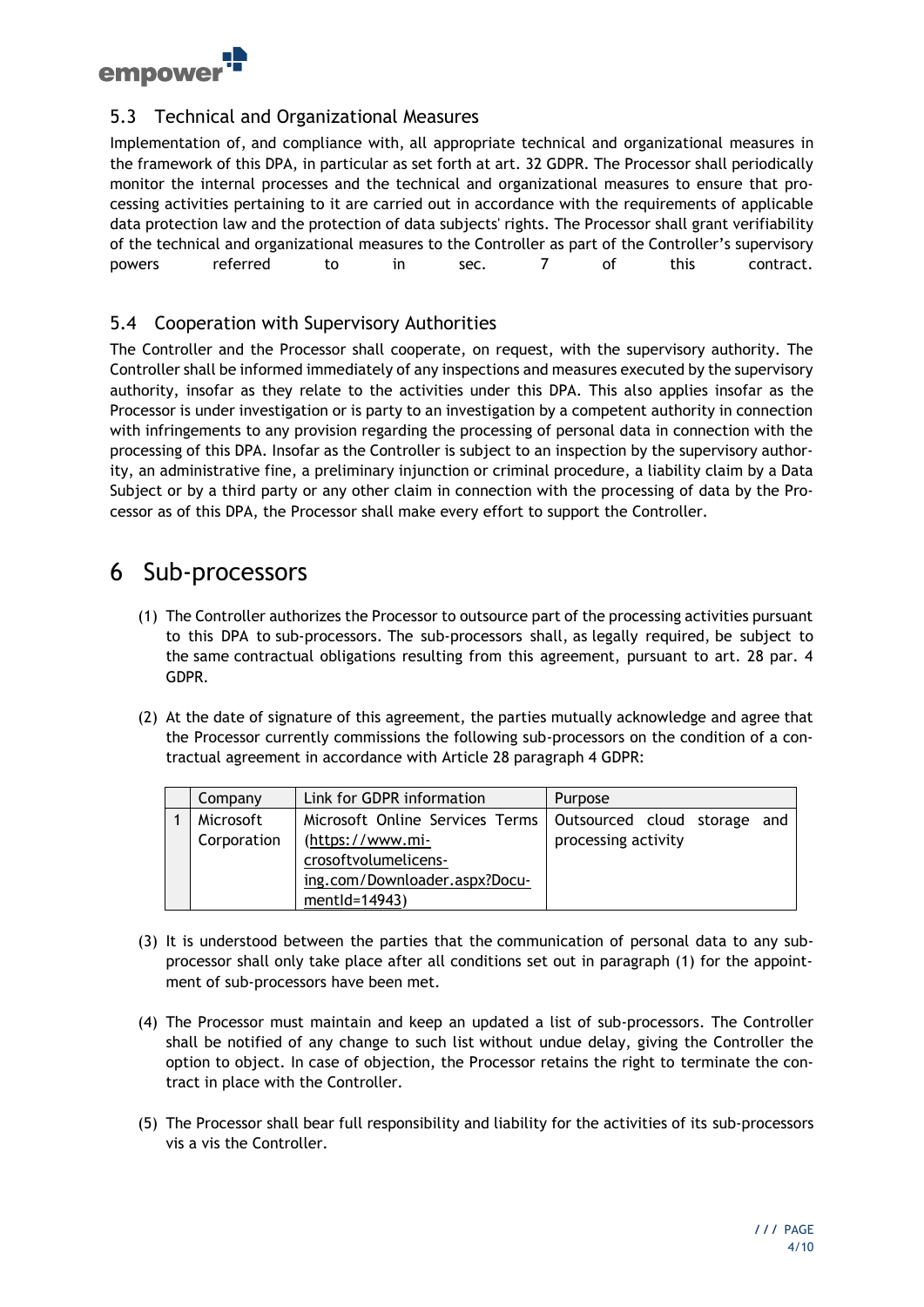

(6) Should a sub-processor provide its services outside the EU/EEA, the Processor shall ensure compliance with the rules regarding data transfer abroad, as described under sec. 2 of this DPA.

## 7 Audits

- (1) The Controller has the right to carry out reasonable inspections or to have them carried out by an auditor appointed on a case-by-case basis. The auditor may assess Processor's compliance with this DPA in its business operations by means of checks, of which the Processor will be notified in advance.
- (2) The Processor shall allow the Controller to verify compliance with its obligations as provided by Article 28 GDPR. The Processor undertakes to give the Controller the necessary information on request and to demonstrate the implementation of the technical and organizational measures but may protect its own IT Security as well as other client data.
- (3) Evidence of the implementation of such measures, which may not only concern the activities under this DPA, may also be provided by
	- o compliance with approved Codes of Conduct pursuant to Article 40 GDPR;
	- $\circ$  certification according to an approved certification procedure in accordance with Article 42 GDPR;
	- $\circ$  current auditor's certificates, reports or excerpts from reports provided by independent bodies (e.g. auditor, data protection officer, IT security department, data protection auditor);
	- o a suitable certification by IT security or data protection auditing.
- (4) The Processor may charge a reasonable fee to the Controller for enabling inspections.

### 8 Assistance to the Controller

- (1) The Processor shall assist the Controller in complying with the obligations concerning the security of personal data, reporting of data breaches, data protection impact assessments and prior consultations set forth at Articles 32 to 36 of the GDPR, including
	- $\circ$  ensuring adequate protection standards through technical and organizational measures, taking into account the type, circumstances and purposes of processing, the likelihood of data breaches and the severity of the risk to natural persons possibly resulting thereof
	- o ensuring immediate detection of infringements
	- o reporting data breaches without undue delay to the Controller
	- $\circ$  assisting the Controller in answering to data subjects' requests for the exercising of their rights
- (2) The Processor may charge the Controller a reasonable fee for support services which are not included in the description of the services and which are not attributable to the Processor's misconduct, mistakes or infringements.

### 9 Directive powers of the Controller

(1) The Processor shall not process any personal data under this DPA except on the Controller's documented instructions, unless required to do so by Union or Member State law.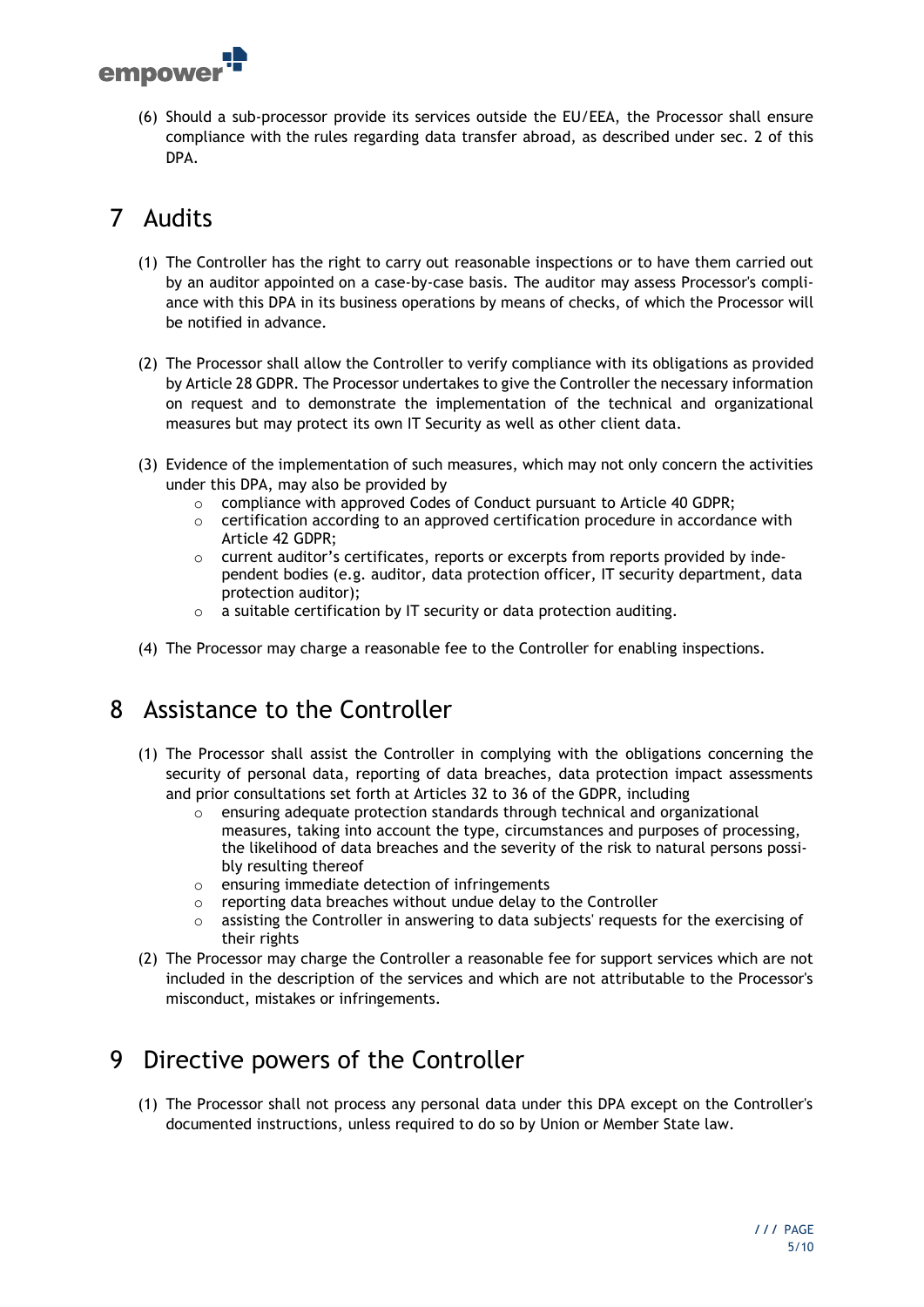

(2) In case the Controller should require any change in the processing of personal data set forth by the documented instructions mentioned at sec. 2, the Processor shall immediately inform the Controller if it considers such changes likely to result in infringements to data protection provisions. The Processor may refrain from carrying out any activity that may result in any such infringement.

### 10 Liability

- (1) Each party to this DPA commits to indemnify the other party for damages or expenses resulting from its own culpable infringement of this DPA, including any culpable infringement committed by its legal representative, subcontractors, employees or any other agents. Furthermore, each party commits to indemnify the other party against any claim exerted by third parties due to, or in connection with, any culpable infringement by the respectively other party.
- (2) Art. 82 GDPR stays unaffected.

### 11 Deletion and return of personal data

- (1) The Processor shall not create copies or duplicates of the data without the Controller's knowledge and consent, except for backup copies, insofar as they are necessary for ensuring that data is processed correctly or built-in of used services (e.g. Microsoft Azure), and where the retention of such data is required by law.
- (2) After conclusion of the provision of services, the Processor shall, at the Controller's choice, either delete in a data-protection compliant manner or return to the Controller, all the personal data collected and processed under this DPA, unless any applicable legal provision requires further storage of the personal data.
- (3) In any case, the Processor may retain beyond termination of the contract all the information necessary to demonstrate the compliance of the processing activities carried out.
- (4) The documentation referred to under point (3) above, shall be stored by the Processor in accordance with the applicable retention periods, statutory or otherwise determined. The Processor may hand the documentation over to the Controller upon termination of the agreement. In such case, the Processor is relieved from any obligation to keep such documentation.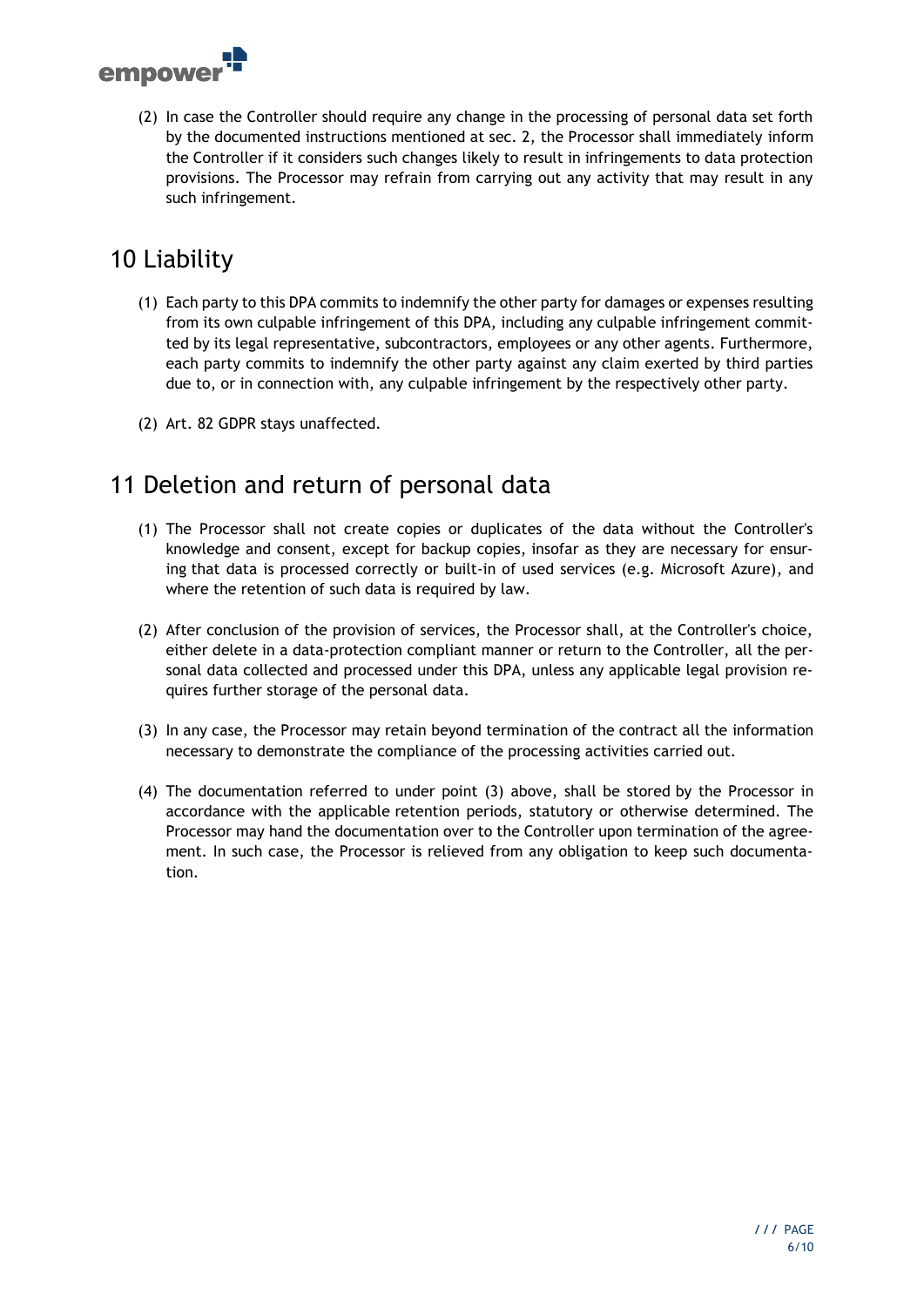

### **Appendix A - Technical and Organizational Measures**

- *I. Confidentiality (Art. 32 Sec. 1 lit. b GDPR)*
- 1. Control of admission

Measures that prevent unauthorized access to data processing systems dealing with personal data:

- 1. Predefined security sections
- 2. Safeguarding of point of access
- 3. Setup of admission modalities for internal and external employees (e.g. custodial staff)
- 4. Legitimization of admission authorization and inspection of admission
- 5. Components for implementation: personal monitoring, electronic keycards, door locking systems, technical monitoring systems, and distribution of security keys in individual cases
- 2. Control of physical access

Measures that prevent unauthorized use of data processing systems and procedures:

- 1. Setup of access modalities for internal and external employees (e.g. maintenance personnel, visitors, etc.)
- 2. Legitimization of access authorization, and inspection of access
- 3. Access to PC workstations and laptops, incl. general access to data storage devices
- 4. Components for implementation: password protected user master record, personal user account, dedicated application and approval procedure and technically assisted adherence to password standards
- 3. Control of accessibility

Measures that exclusively permit access to personal data to approved users of data processing systems within the limitation of their access authorization:

- 1. Setup and legitimization of access modalities and user authorization for access to data, esp. personal data
- 2. Execution of access and user monitoring
- 3. Physical and logical security of data processing systems
- 4. Components for implementation: deployment of "need-to-know" and "need-todo", demand actuated authorization policies and profiles, dedicated application and approval procedures, technically assisted adherence and record.
- 4. Control of isolation

Measures that ensure that data compiled for different purposes is processed separately: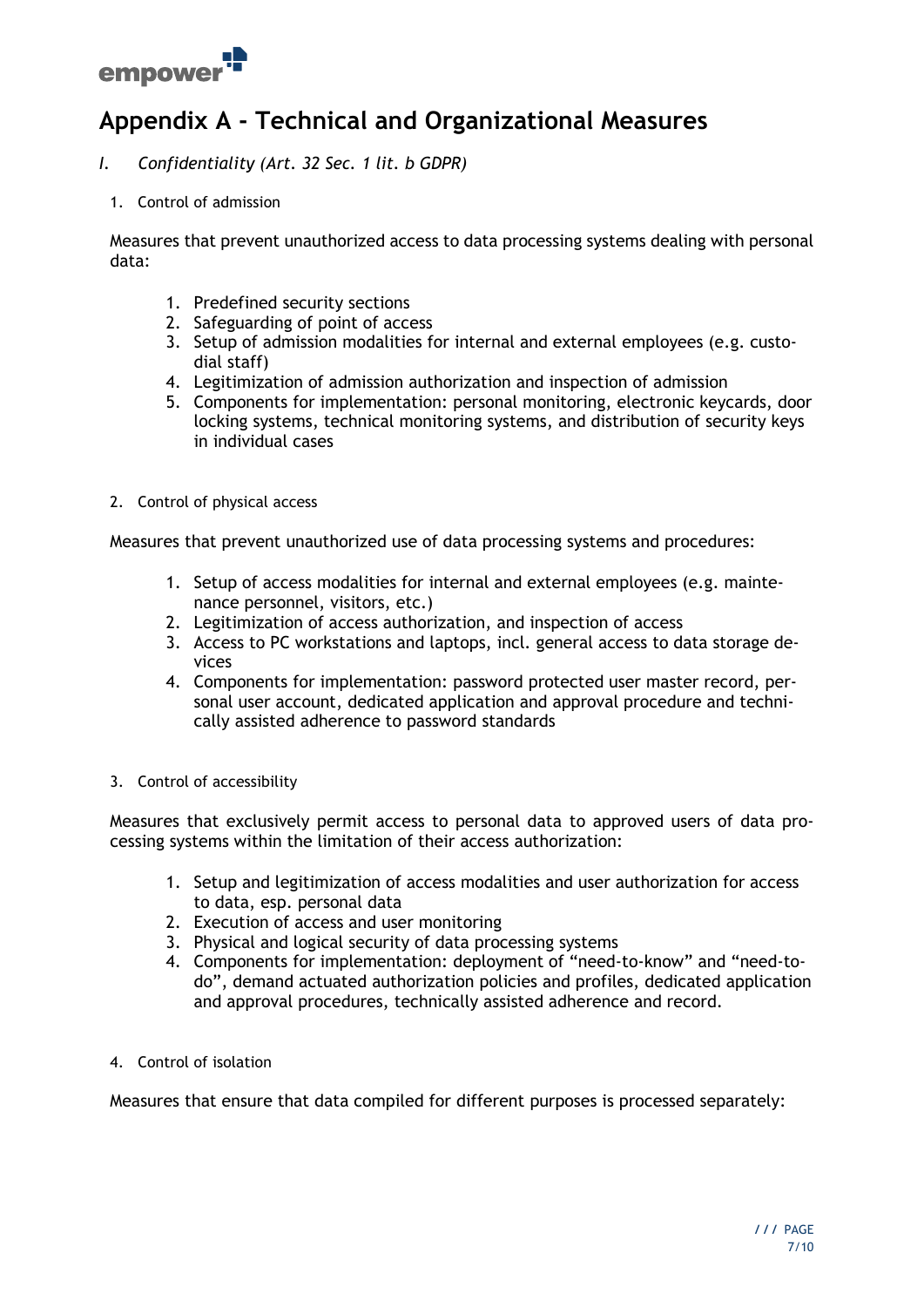

- 1. Systems and applications that are logically and/or physically separated by client, as well as physically separate production and development systems
- 2. Provided that storage of client databases is a requirement: completely separate environments for each individual client
- 5. Pseudonymization (Art. 32 Sec. 1 lit. a GDPR; Art. 25 Sec. 1 GDPR)

Processing of personal data in a manner that does not allow allocation of specific entities and their connected personal data without additional information, provided this additional information is stored separately and technical and organizational measures are required to be taken.

In our circumstances of data processing the above has thus far proven to be irrelevant

- *II. Integrity (Art. 32 Abs. 1 lit. b GDPR)*
	- 1. Control of transfer

Measures that ensure that personal data cannot be read, copied, altered or deleted during electronic transfer or during transportation, as well as when saving to data storage devices without authorization. Further it will be ensured and determined which entities are to receive personal data via facilities for data transfer:

- 1. Determination of approved sites of receipt
- 2. Determination and legitimization of approved entities for transport and/or transfer/forwarding and holding of documentation verifiable by third parties
- 3. Determination of authorized entities who may administer data storage devices and of domains that are permitted to contain data storage devices, DP-facilities, etc. Also, physical safeguarding of these determined domains
- 4. Determination and safeguarding of procedures and transport routes
- 5. Components for implementation: integrity during storage of internal and external data forwarding with validity checks and verification procedures, graded safety and encryption procedures, firewall systems, virus inspection software, SSL encryption, VPN and use of "closed" networks.
- 2. Control of data entry

Measures that ensure that it is verifiable if personal data in data processing systems was entered, altered or deleted, and by whom:

- 1. Documentation of entry procedures (write and read, if required)
- 2. Ensure possibilities for later inspection of data entries and transactions (if required)
- 3. Components for implementation: documentation von entries in systems and applications as well as their output (if required), primarily automated coordination procedures and inspections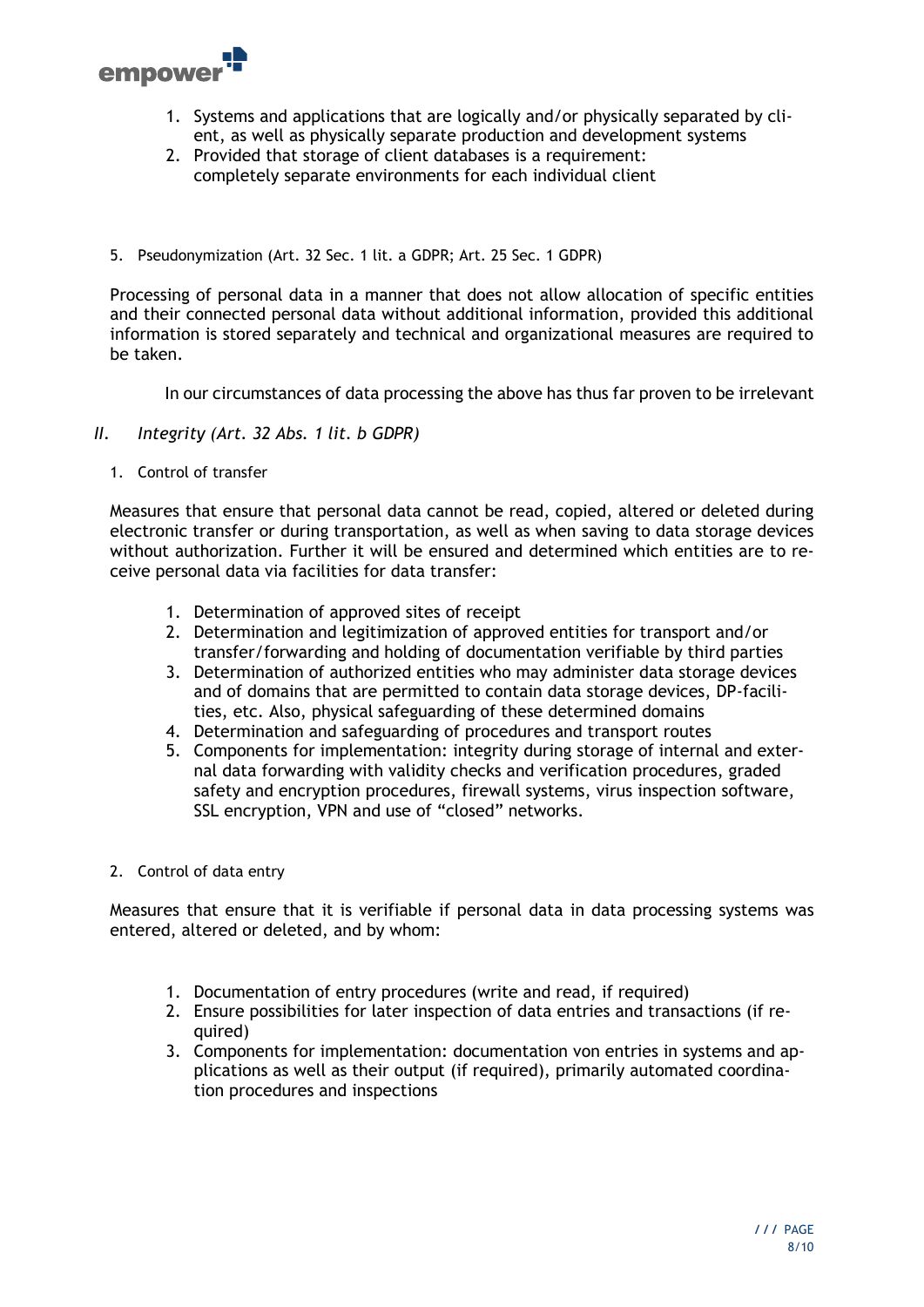

- *III. Availability and capacity (Art. 32 Sec. 1 lit. b GDPR)*
	- 1. Availability check

Measures that allow protection of personal data against unintentional loss or destruction:

Extensive backup concept available, which will not be detailed due to data security regulations. General description: setup and implementation of data securing and emergency concept as well as its regular updating and testing (backup and/or disaster management).

2. Quick recovery (Art. 32 Sec. 1 lit. c GDPR)

Is provided. Details will not be disclosed due to data security regulations.

- *IV. Procedures for regular review, assessment and evaluation (Art. 32 Sec. 1 lit. d GDPR; Art. 25 Sec. 1 GDPR)*
	- 1. Data protection management

Annual review or technical and organizational measures.

2. Incident-Response-Management

An Incident-Response-Plan has been developed and established which contains 6 stages:

- 1. Preparation
- 2. Identification: establishment to determine if an occurrence is a security concern.
- 3. Containment: The damage caused by the occurrence is to be contained, affected systems will be isolated to avoid further damage.
- 4. Eradication: The cause of the occurrence is to be identified; the affected systems will be removed from the productive environment.
- 5. Recovery: Affected systems are to be reintegrated into the productive environment once it has been ensured that no further threats persist.
- 6. Acquired insights: extension of incident documentation and analysis to transfer knowledge to team or company. This way it will be ensured that future occurrences can be dealt with more effectively.
- 3. Data protection by design and by default (Art. 25 Sec. 2 GDPR)

Currently not relevant in our cases of data processing.